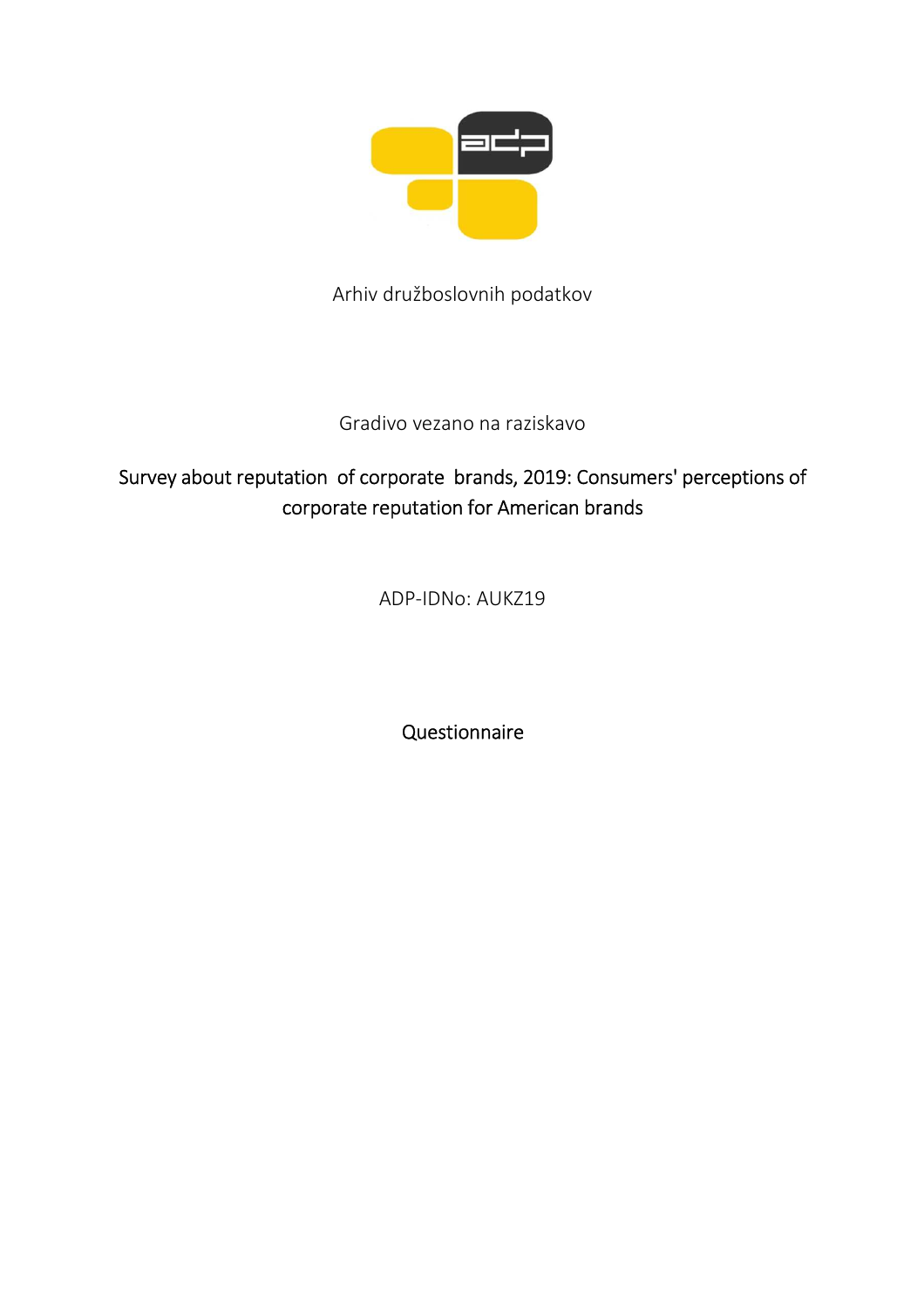Invitation to the survey / Introduction page displayed on the panel's website:

The following study is conducted by the School of Economics and Business, University of Ljubljana, Slovenia.

We are especially interested in consumers' attitudes toward businesses. Completing the questionnaire should take 7 minutes of your time. Your participation is very valuable to us. This is a purely academic study and serves no commercial purpose whatsoever.

Please read the questions carefully and follow the instructions.

We are only interested in your personal views.

Participation is limited to 25 minutes.

The questionnaire contains two attention checks. Failing on any of those will disqualify you from participating in the study.

Thank you very much for your participation in this study!

## $Q25 -$

**CONSENT FOR PERSONAL DATA PROCESSING FOR THE PURPOSES OF THE SCIENTIFIC-RESEARCH PROJECT (GDPR)** By clicking "I agree", I hereby give my explicit consent for the processing of the personal data (age, gender, yearly income and educational status), as collected in this survey questionnaire. The personal data will be processed solely for the purpose of carrying out the scientific research project. All personal data obtained with the survey will be stored under a research code (anonymisation), thus fully protecting the identity of the participants, while only summary results (anonymised and presented in different statistical forms) will be publicly available. The personal data will be processed until the consent is withdrawn or until the end of the scientific research project, after which they will be stored in anonymous form for research purposes in ADP - Social Science Data Archives (https://www.adp.fdv.uni-lj.si/eng/).The given consent may be withdrawn at any time by a written notice to Faculty of Economics, Ljubljana University (FELU), Kardeljeva ploščad 17, 1000 Ljubljana, Slovenia.For any further information regarding the processing of the data or consent in question, you may contact the authorized person for the protection of personal data at FELU Nataša Mulec (natasa.mulec@ef.uni-lj.si) or one of her assistants Jure Jeklič (jure.jeklic@ef.uni-lj.si) or Aljaž Kotar Mlakar (aljaz.kotar.mlakar@ef.uni-lj.si).FELU ensures that personal data collected on the basis of this consent will be used only for the above mentioned purposes and can not be transferred to third parties without your written consent. The legal basis for the processing of personal data in the public sector is regulated by Article 9 of the Personal Data Protection Act (Official Gazette of the Republic of Slovenia, No. 86/2004), which states that processing of personal data in the public sector without legal basis, can only be done with the personal consent of the individual. This consent and the processing of personal data itself is also justified by the provisions of the General Data Protection Regulation in EU (GDPR).By clicking "I agree" and participating in the survey, and by consequently consenting, you declare that you have read and understood the terms of this statement and fully agree with them.

 $\bigcirc$  I agree  $\bigcirc$  I disagree

**IF (1) Q25 = [1] IF (2) mod(recnum, 7) = 0 ( BRAND )**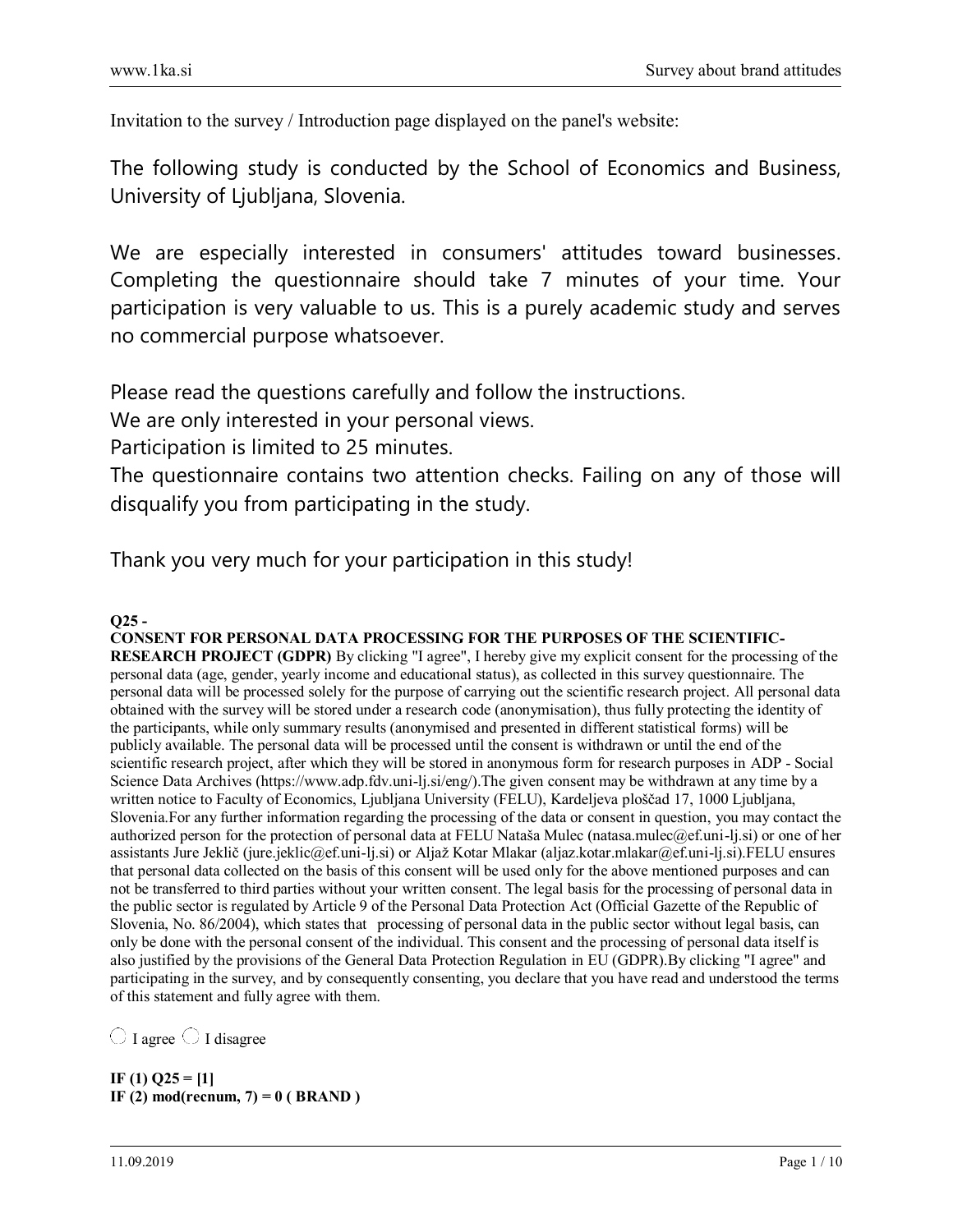**BFam - How familiar are you with BRAND? BRAND's logo was displayed (see at the end of the questionnaire)** 

| Slider: 0-100) |  |
|----------------|--|
|                |  |

**IF (1) Q25 = [1] BUsage - Have you personally used BRAND's products or services over the past 12 months?**



### **PI - Do you agree or disagree with following statements?**

|                                                                                      | Strongly<br>disagree | Disagree | Somewhat<br>disagree | Neutral | Somewhat<br>agree                             | Agree | Strongly<br>agree |
|--------------------------------------------------------------------------------------|----------------------|----------|----------------------|---------|-----------------------------------------------|-------|-------------------|
| It is very likely that I<br>will use BRAND in<br>the future.                         |                      |          |                      | -61     | $\left( \begin{array}{c} \end{array} \right)$ |       |                   |
| I will purchase from<br>BRAND the next time<br>I need such a<br>PRODUCT/SERVIC<br>Е. |                      |          | -61-31               | ( )     | ( )                                           |       |                   |
| I will definitely try<br>BRAND in the future.                                        | ( )                  |          |                      |         |                                               |       |                   |

#### **BLoy - To what extent do you agree with following statements about BRAND?**

|                                                                                    | Strongly<br>disagree | Disagree          | Somewhat<br>disagree | Neutral | Somewhat<br>agree | Agree | Strongly<br>agree |
|------------------------------------------------------------------------------------|----------------------|-------------------|----------------------|---------|-------------------|-------|-------------------|
| I consider myself to<br>be loyal to BRAND.                                         | $\left(\cdot\right)$ | $\left( -\right)$ | ( )                  |         | $(\ )$            |       |                   |
| BRAND would be my<br>first choice.                                                 | $\left(\cdot\right)$ |                   |                      |         |                   |       |                   |
| I will not buy other<br>brands of<br>PRODUCT/SERVIC<br>E if BRAND is<br>available. | ( )                  |                   |                      |         |                   |       |                   |

## **PWOM - How likely are you to do any of the following?**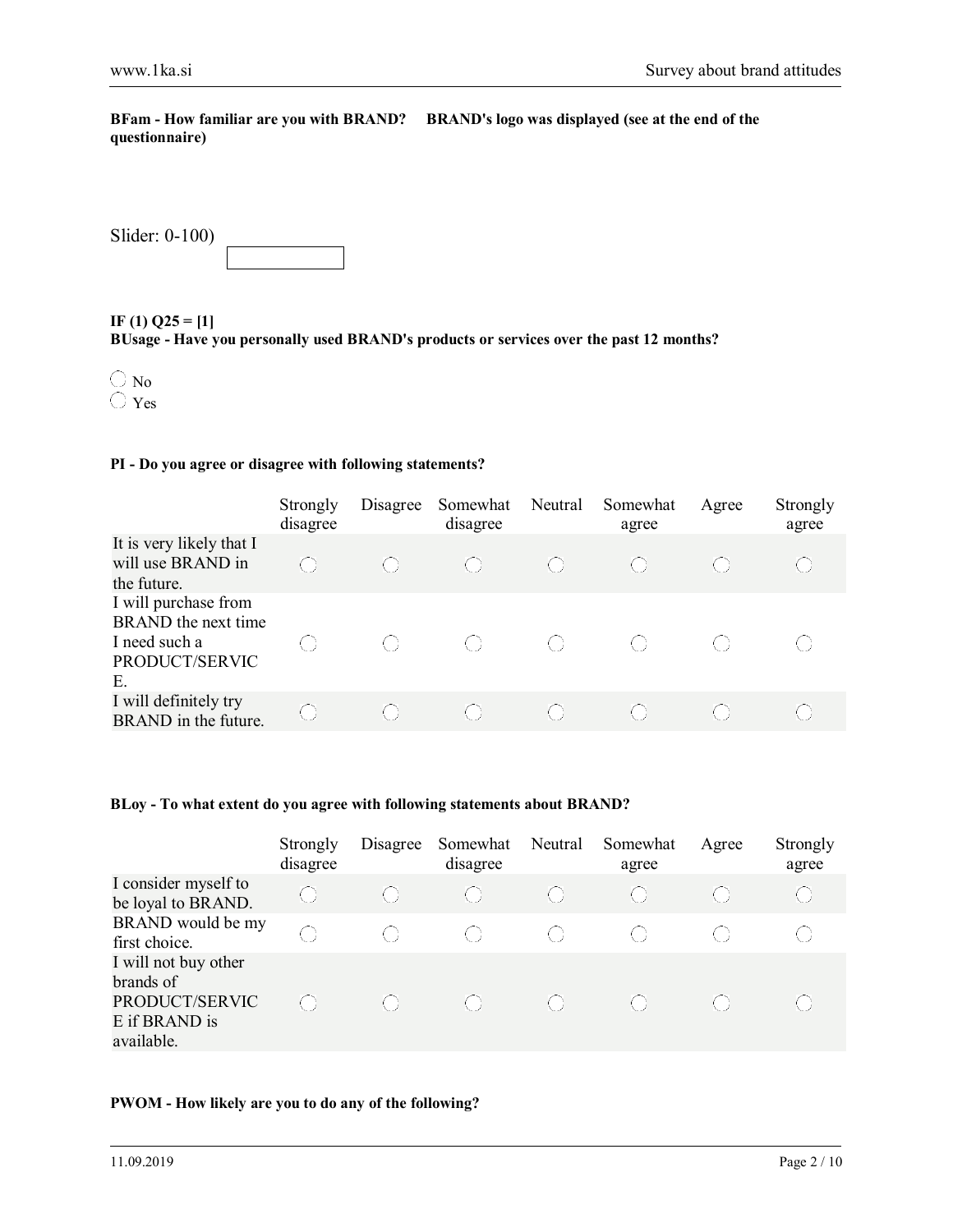|                                                                   | Very<br>unlikely | 2   | 3    | 4      |     | 6 | Very likely |
|-------------------------------------------------------------------|------------------|-----|------|--------|-----|---|-------------|
| Say positive things<br>about BRAND.                               | ( )              |     |      | -61.   | ( ) |   |             |
| Recommend BRAND<br>to others.                                     | 63               | ( ) | -61. | -61-11 |     |   |             |
| <b>Recommend BRAND</b><br>to someone else who<br>seeks my advice. |                  |     |      |        | ( ) |   |             |

#### **BT - To what extent do you agree with following statements about BRAND?**

|                                                        | Strongly<br>disagree | Disagree | Somewhat<br>disagree | Neutral | Somewhat<br>agree | Agree | Strongly<br>agree |
|--------------------------------------------------------|----------------------|----------|----------------------|---------|-------------------|-------|-------------------|
| I trust BRAND.                                         |                      |          |                      |         |                   |       |                   |
| I feel comfortable<br>depending on<br><b>BRAND.</b>    |                      |          |                      |         |                   |       |                   |
| I rely on BRAND to<br>deliver on its brand<br>promise. |                      |          |                      |         |                   |       |                   |

#### **ATTCHECK1 - Please, select number 5 on the list and move to the next page.**

|   | 1 |
|---|---|
|   | 2 |
| í | 3 |
|   |   |
|   | 5 |
| Ļ | 6 |
|   |   |
|   | 8 |
|   | ς |
|   |   |

Next page **IF (4) ATTCHECK1 = [5] Q1 - We now want you think about how does the majority of Americans see BRAND.**

#### **BW - The majority of Americans sees BRAND as ...**

|            |                      | $1 \qquad 2 \qquad 3 \qquad 4$ |  | $5\qquad 6$ |  |                                         |
|------------|----------------------|--------------------------------|--|-------------|--|-----------------------------------------|
|            | ICO CO CO CO CWARTER |                                |  |             |  |                                         |
| ill-nature |                      |                                |  |             |  | ○ ○ ○ ○ ○ ○ ○ ○ ○ ○ <b>good-natured</b> |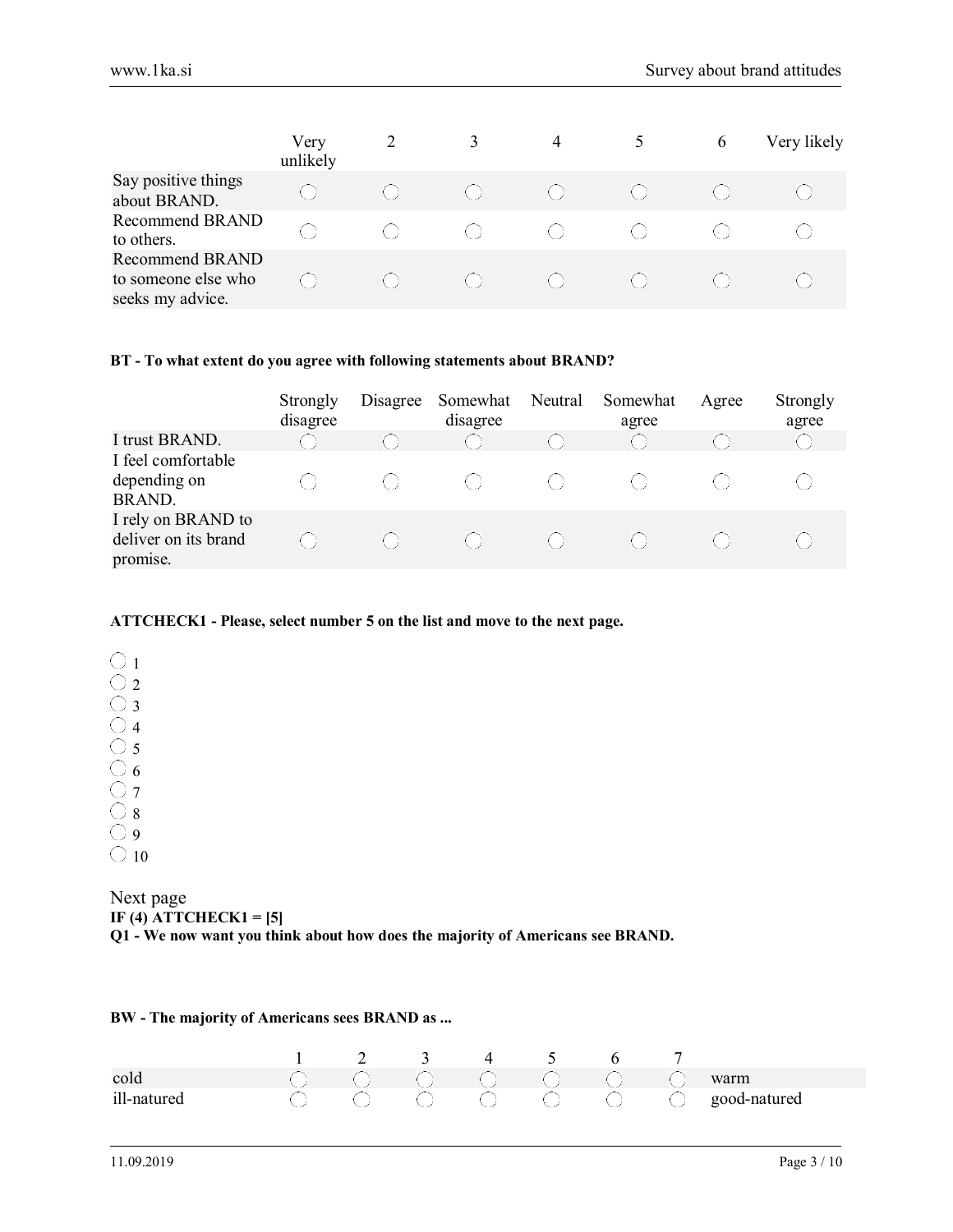|                                              |  | 2              | 3 | $\overline{4}$ | 5 | 6 | 7 |             |  |  |  |
|----------------------------------------------|--|----------------|---|----------------|---|---|---|-------------|--|--|--|
| unfriendly                                   |  |                |   |                |   |   |   | friendly    |  |  |  |
| unkind                                       |  |                |   |                |   |   |   | kind        |  |  |  |
| BC - The majority of Americans sees BRAND as |  |                |   |                |   |   |   |             |  |  |  |
|                                              |  | $\overline{2}$ | 3 | $\overline{4}$ | 5 | 6 | 7 |             |  |  |  |
| incompetent                                  |  |                |   |                |   |   |   | competent   |  |  |  |
| unintelligent                                |  |                |   |                |   |   |   | intelligent |  |  |  |
| inefficient                                  |  |                |   |                |   |   |   | efficient   |  |  |  |
| incapable                                    |  |                |   |                |   |   |   | capable     |  |  |  |

Next page of the questionnaire

#### **Q2 - Now we want you to again focus on your own opinion about BRAND.**

## **CO - Do you disagree or agree that BRAND...**

|                                                             | Strongly<br>disagree | Disagree | Somewhat<br>disagree | Neutral | Somewhat<br>agree | Agree | Strongly<br>agree |
|-------------------------------------------------------------|----------------------|----------|----------------------|---------|-------------------|-------|-------------------|
| has employees who<br>treat customers<br>courteously.        |                      |          |                      |         |                   |       |                   |
| has employees who<br>are concerned about<br>customer needs. |                      |          |                      |         |                   |       |                   |
| is concerned about<br>its customers.                        |                      |          |                      |         |                   |       |                   |

#### **GE - Do you disagree or agree that BRAND...**

|                                           | Strongly<br>disagree | Disagree | Somewhat<br>disagree | Neutral | Somewhat<br>agree | Agree | Strongly<br>agree |
|-------------------------------------------|----------------------|----------|----------------------|---------|-------------------|-------|-------------------|
| looks like a good<br>company to work for. |                      |          |                      |         |                   |       |                   |
| seems to treat its<br>people well.        |                      |          |                      |         |                   |       |                   |
| seemsto have<br>excellent leadership.     |                      |          |                      |         |                   |       |                   |

#### **RFSC - Do you disagree or agree that BRAND...**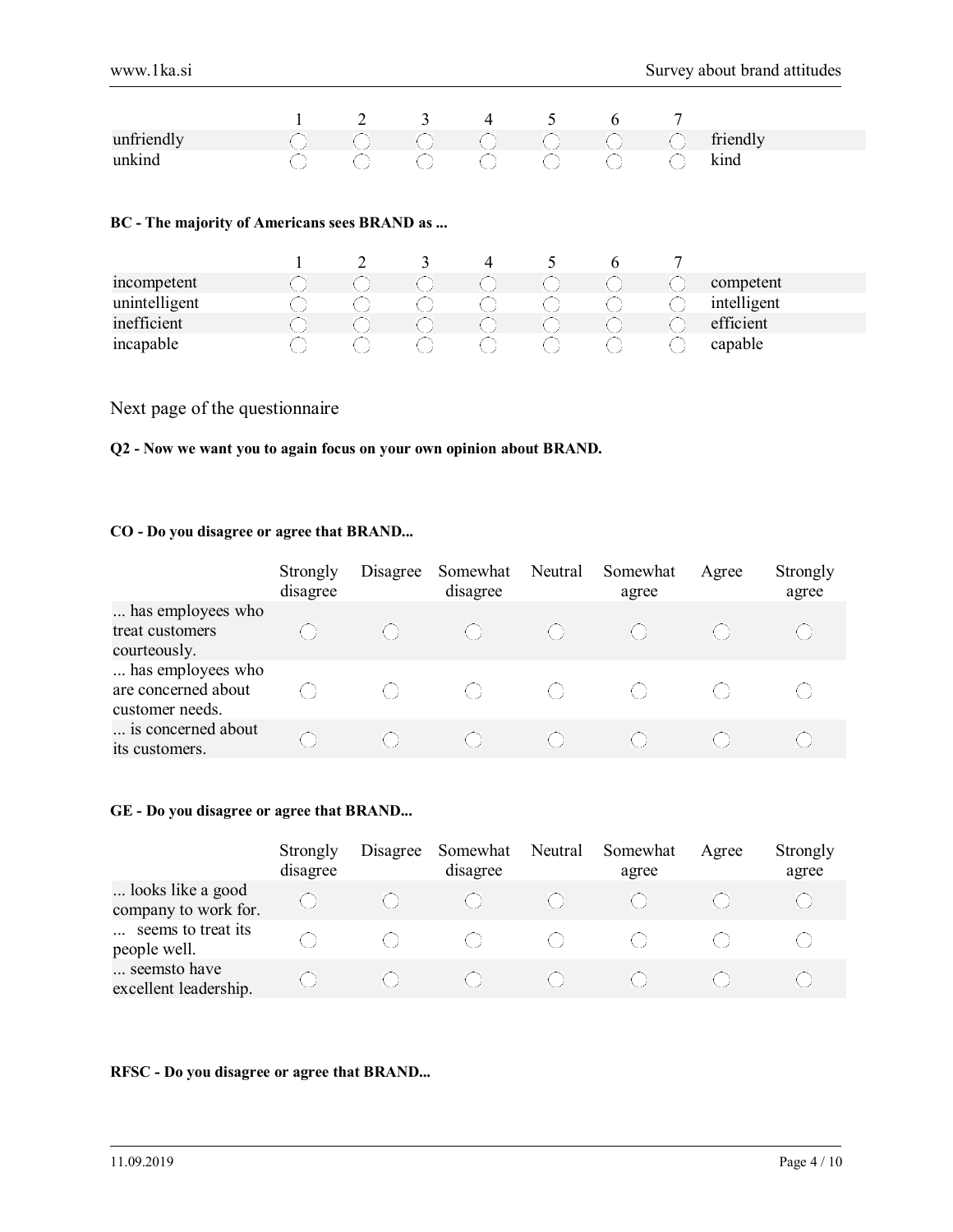|                                                                      | Strongly<br>disagree | Disagree | Somewhat<br>disagree | Neutral | Somewhat<br>agree | Agree | Strongly<br>agree |
|----------------------------------------------------------------------|----------------------|----------|----------------------|---------|-------------------|-------|-------------------|
| tends to outperform<br>competitors.                                  | ⊙                    |          |                      |         |                   |       |                   |
| seems to recognize<br>and take advantage of<br>market opportunities. | ( )                  |          |                      |         |                   |       |                   |
| looks like it has<br>strong prospects for<br>future growth.          |                      |          |                      |         | ( )               |       |                   |
| is a top competitor<br>in its market.                                |                      |          |                      |         |                   |       |                   |

## **PSQ - Do you disagree or agree that BRAND....**

|                                                                            | Strongly<br>disagree                          | Disagree | Somewhat<br>disagree | Neutral | Somewhat<br>agree | Agree                                         | Strongly<br>agree |
|----------------------------------------------------------------------------|-----------------------------------------------|----------|----------------------|---------|-------------------|-----------------------------------------------|-------------------|
| offers high quality<br>products and services.                              | $\bigodot$                                    |          |                      |         |                   | $\left( \begin{array}{c} \end{array} \right)$ |                   |
| is a strong, reliable<br>company.                                          | $\left( \begin{array}{c} \end{array} \right)$ | ( )      | ( )                  | -00     | ( )               |                                               | ( )               |
| develops<br>innovative products<br>and services.                           | ( )                                           |          |                      |         |                   |                                               |                   |
| offers products and<br>services that are a<br>good value for the<br>money. |                                               | ( )      |                      |         |                   |                                               |                   |

# **SER - Do you disagree or agree that BRAND...**

|                                                               | Strongly<br>disagree                          | Disagree | Somewhat<br>disagree                          | Neutral | Somewhat<br>agree       | Agree | Strongly<br>agree |
|---------------------------------------------------------------|-----------------------------------------------|----------|-----------------------------------------------|---------|-------------------------|-------|-------------------|
| seems to be<br>environmentally<br>responsible.                |                                               |          | $\langle \cdot \rangle$                       |         | $\langle \cdot \rangle$ |       |                   |
| seems to make an<br>effort to create new<br>jobs.             | $\left( \begin{array}{c} \end{array} \right)$ | ( )      | $\left( \begin{array}{c} \end{array} \right)$ | ( )     |                         | ( )   |                   |
| supports good<br>causes that benefit<br>society.              | $\left(\begin{array}{c} \end{array}\right)$   | ( )      | $\left(\begin{array}{c} \end{array}\right)$   |         | $\langle \cdot \rangle$ | ( )   |                   |
| would reduce its<br>profits to ensure a<br>clean environment. |                                               |          |                                               |         |                         |       |                   |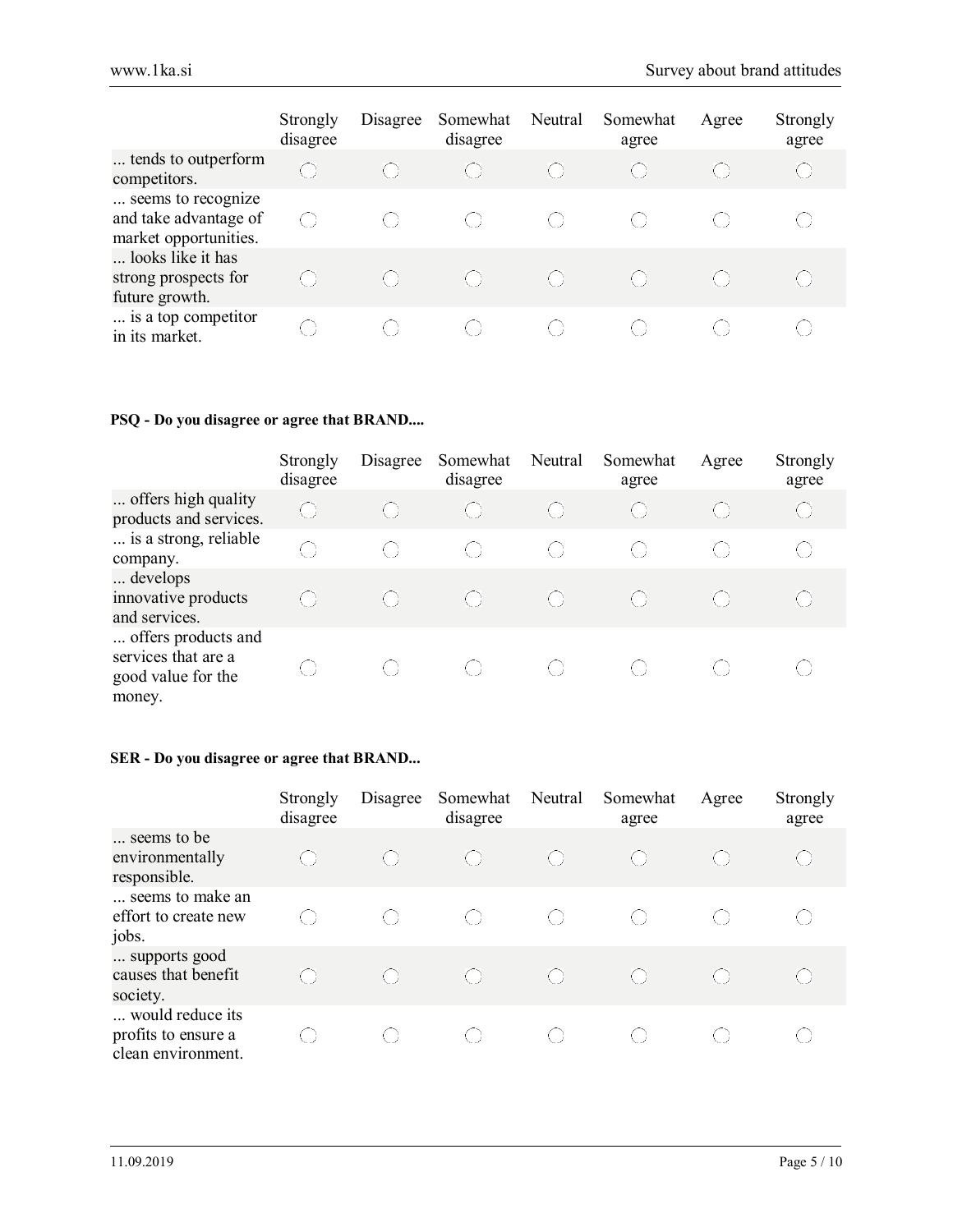|                                                           | Strongly<br>disagree                          | Disagree                                      | Somewhat<br>disagree | Neutral                                       | Somewhat<br>agree                             | Agree | Strongly<br>agree |
|-----------------------------------------------------------|-----------------------------------------------|-----------------------------------------------|----------------------|-----------------------------------------------|-----------------------------------------------|-------|-------------------|
| For me,<br>PRODUCT/SERVIC<br>E is very important.         | $\left( \begin{array}{c} \end{array} \right)$ |                                               |                      |                                               | $\left(\begin{array}{c} \end{array}\right)$   |       |                   |
| For me,<br>PRODUCT/SERVIC<br>does not matter.<br>E.       | ( )                                           | $\left( \begin{array}{c} \end{array} \right)$ |                      | ( )                                           | $\left( \begin{array}{c} \end{array} \right)$ |       |                   |
| PRODUCT/SERVIC<br>E is very important<br>part of my life. | $\left( \begin{array}{c} \end{array} \right)$ |                                               |                      | $\left( \begin{array}{c} \end{array} \right)$ | $\left( \begin{array}{c} \end{array} \right)$ |       |                   |
| Please select<br>"Somewhat agree".                        | ( )                                           |                                               |                      |                                               |                                               |       |                   |

#### **PCInv - Do you disagree or agree with the following statements?**

Next paege of the questionaire

**IF (1) Q25 = [1]**  IF (37)  $(ATTCHECK1 = [5]$  and  $ATTCCHECK2 = [5]$  or  $(Q9 = [5]$  and  $ATTCCHECK2 = [5]$  or  $(Q9 = [5]$  $Q22 = [5]$  and ATTCCHECK2 = [5] ) or  $(Q23 = [5]$  and ATTCCHECK2 = [5] ) or  $(Q27 = [5]$  and ATTCCHECK2 = [5] ) or  $(Q24 = [5]$  and ATTCCHECK2 = [5] ) or  $(Q28 = [5]$  and ATTCCHECK2 = **[5] ) BLOCK (38) ( Demography and consumer level moderator ) Nagovor -** 

**You are approaching the end of the questionnaire. For the last part we would like you to focus on yourself.** 

## **BLOCK (38) ( Demography and consumer level moderator )**

**BSch - To which extent do youagree or disagree with following statements?** 

|                                                                                       | Strongly<br>disagree | Disagree   | Somewhat<br>disagree | Neutral    | Somewhat<br>agree | Agree      | Strongly<br>agree |
|---------------------------------------------------------------------------------------|----------------------|------------|----------------------|------------|-------------------|------------|-------------------|
| I couldn't care less<br>what brands people<br>around me are using.                    | ⊙                    | €          | $\bigodot$           | $\bigcirc$ | $\bigcirc$        | €          | $\bigodot$        |
| Product features are<br>more important than<br>brand names in my<br>buying decisions. | 0                    | $\bigcirc$ | 0                    | $\bigcirc$ | 0                 | $\bigcirc$ | $\bigcirc$        |
| When I go shopping, I<br>am always scanning<br>the environmentfor<br>brand names.     | $\bigodot$           | ⊜          | $\bigodot$           | $\bigcirc$ | $\bigodot$        | ⊙          | $\bigodot$        |
| Brands are not at all<br>important to me.                                             | $\bigcirc$           | O          | $\bigcirc$           | $\bigcirc$ | $\bigcirc$        | $\bigcirc$ | $\left(\ \right)$ |
| Brand name<br>considerably<br>influences my buying<br>decisions.                      | O                    | $\bigcirc$ | $\bigodot$           | $\bigcirc$ | $\bigodot$        | O          | $\bigodot$        |
| I like to surround                                                                    | $\bigcirc$           | 0          | $\bigcirc$           | $\bigcirc$ | $\bigcirc$        | $\bigcirc$ | 0                 |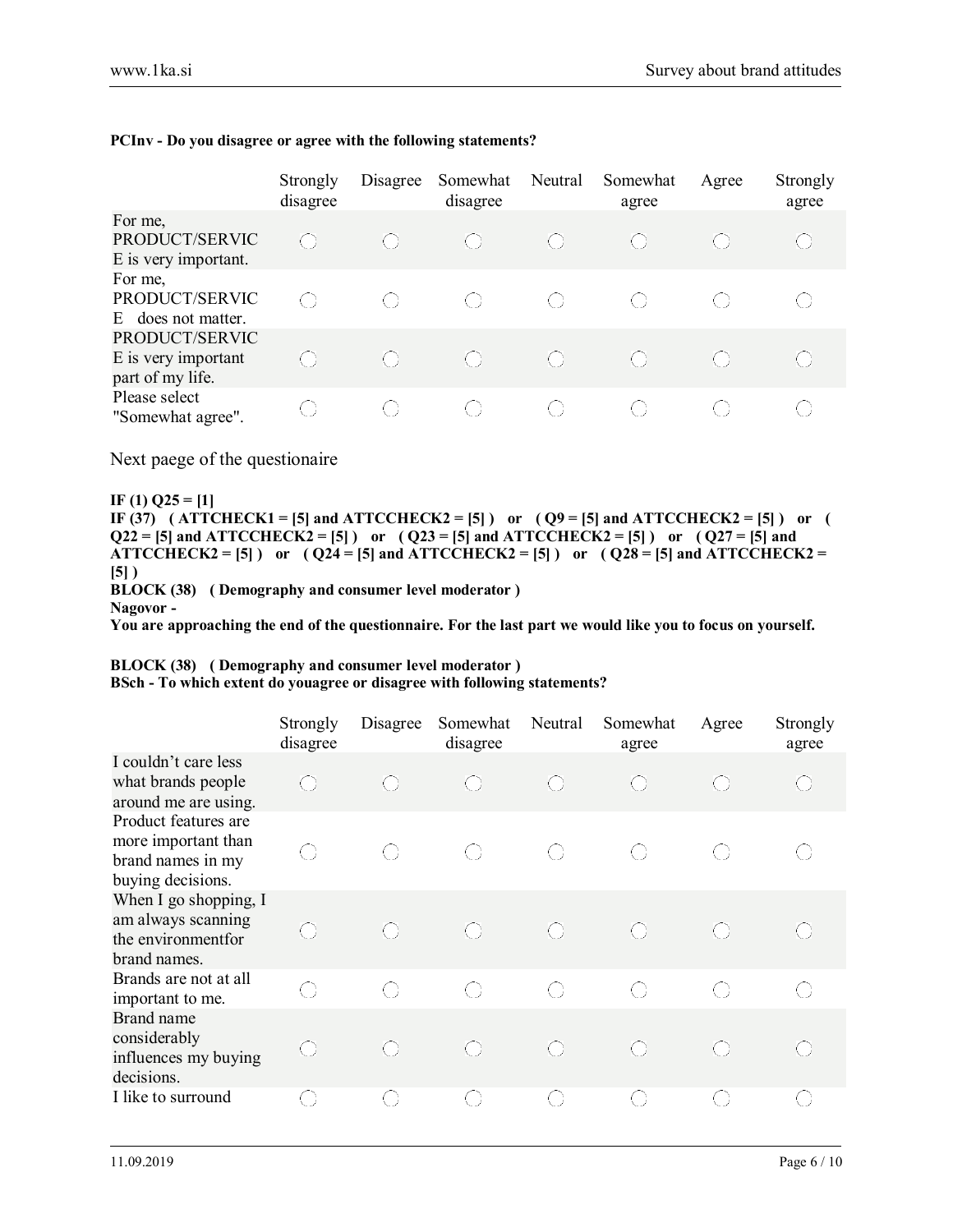|                                                                                                                   | Strongly<br>disagree | Disagree   | Somewhat<br>disagree | Neutral    | Somewhat<br>agree | Agree      | Strongly<br>agree |
|-------------------------------------------------------------------------------------------------------------------|----------------------|------------|----------------------|------------|-------------------|------------|-------------------|
| myself with<br>recognizable brand<br>names at home.                                                               |                      |            |                      |            |                   |            |                   |
| When I am<br>considering products,<br>the brand name is<br>more important to me<br>than any other<br>information. | O                    | $\bigodot$ | $\bigodot$           | $\bigodot$ | $\bigodot$        | ⊙          |                   |
| Brands are important<br>to me because they<br>indicate social status.                                             | $\bigcirc$           | O          | 0                    | $\bigcirc$ | 0                 | O          | $\bigcirc$        |
| The brand name is the<br>least important<br>information to me<br>when I am<br>considering a product.              | $\bigcirc$           | $\bigodot$ | $\bigodot$           | $\bigodot$ | $\bigodot$        | $\bigodot$ | $\bigcirc$        |
| I keep abreast of the<br>brands people around<br>me are using.                                                    | $\bigcirc$           | 0          | 0                    | $\bigcirc$ | $\bigcirc$        | O          | O                 |

# **SDB - To what degree do do you disagree or agree with following statements?**

|                                                                                 | Strongly<br>disagree | Disagree | Somewhat<br>disagree | Neutral    | Somewhat<br>agree | Agree      | Strongly<br>agree |
|---------------------------------------------------------------------------------|----------------------|----------|----------------------|------------|-------------------|------------|-------------------|
| I like to gossip at<br>times.                                                   | O                    | O        | $\bigcirc$           | $\bigcirc$ | $\bigodot$        | $\bigodot$ | $\bigodot$        |
| I have never<br>deliberately said<br>something that hurt<br>someone's feelings. | O                    | 0        | $\bigcirc$           | O          | O                 | O          | O                 |
| I'm always willing to<br>admit it when I make<br>a mistake.                     | $\bigcirc$           | O        | $\bigodot$           | $\bigcirc$ | O                 | $\bigodot$ | $\bigodot$        |
| There have been<br>occasions when I took<br>advantage of<br>someone.            | O                    | O        | $\bigcirc$           | O          | 0                 | $\bigcirc$ | $\bigcirc$        |
| I sometimes try to get<br>even rather than<br>forgive and forget.               | $\bigcirc$           | O        | $\bigodot$           | $\bigcirc$ | $\bigcirc$        | ⊙          | $\bigcirc$        |
| At times, I have really<br>insisted on having<br>things my own way.             | $\bigcirc$           | O        | ○                    | $\bigcirc$ | O                 | $\bigcirc$ |                   |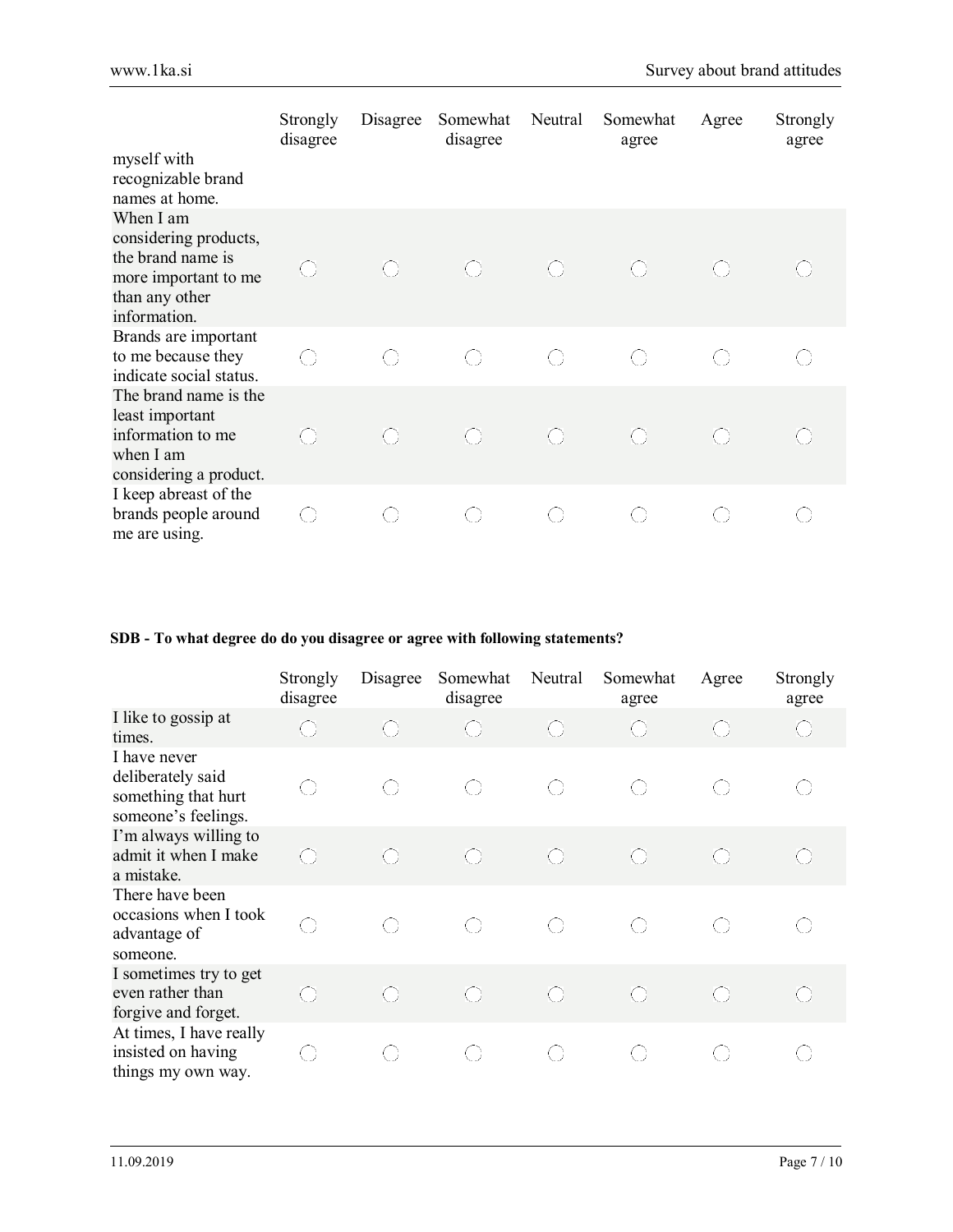#### **RStat - Are you currently a student enrolled in a college or university?**

 $\bigcirc$  No Yes

**XSTARleta - How old are you?**

**XSPOL - Your gender is:**

 $\bigcirc$  Male

 $\bigcirc$  Female

 $\bigcirc$  Other

 $\bigcirc$  Do not want to say

#### **IF (1) Q25 = [1]**

**IF (37)** (ATTCHECK1 = [5] and ATTCCHECK2 = [5] ) or  $(Q9 = 5$ ] and ATTCCHECK2 = [5] ) or (  $Q22 = [5]$  and ATTCCHECK2 = [5] ) or  $(Q23 = [5]$  and ATTCCHECK2 = [5] ) or  $(Q27 = [5]$  and ATTCCHECK2 = [5] ) or  $(Q24 = 5$ ] and ATTCCHECK2 = [5] ) or  $(Q28 = 5$ ] and ATTCCHECK2 = **[5] )** 

**BLOCK (38) ( Demography and consumer level moderator )** 

**XDOH - What was your total household income before taxes for the most recent calendar year (January through December)? By your household, we mean all persons living in your primary home who share basic finances with you.**

(Please include income received by all members of your household and from all sources, including salaries, pensions, interest, dividends, bonuses, capital gains, and profits.)

 $\bigcirc$  Less than \$5,000  $\circ$  \$5,000 – \$9,999  $\bigcirc$  \$10,000 – \$14,999  $\circ$  \$15,000 – \$19,999  $\bigcirc$  \$20,000 – \$24,999  $\circ$  \$25,000 – \$29,999  $\circ$  \$30,000 – \$34,999  $\circ$  \$35,000 – \$39,999  $\circ$ \$40,000 – \$44,999  $\bigcirc$  \$45,000 – \$49,999  $\circ$  \$50,000 – \$59,999  $\circ$  \$60,000 – \$74,999  $\circ$  \$75,000 – \$99,999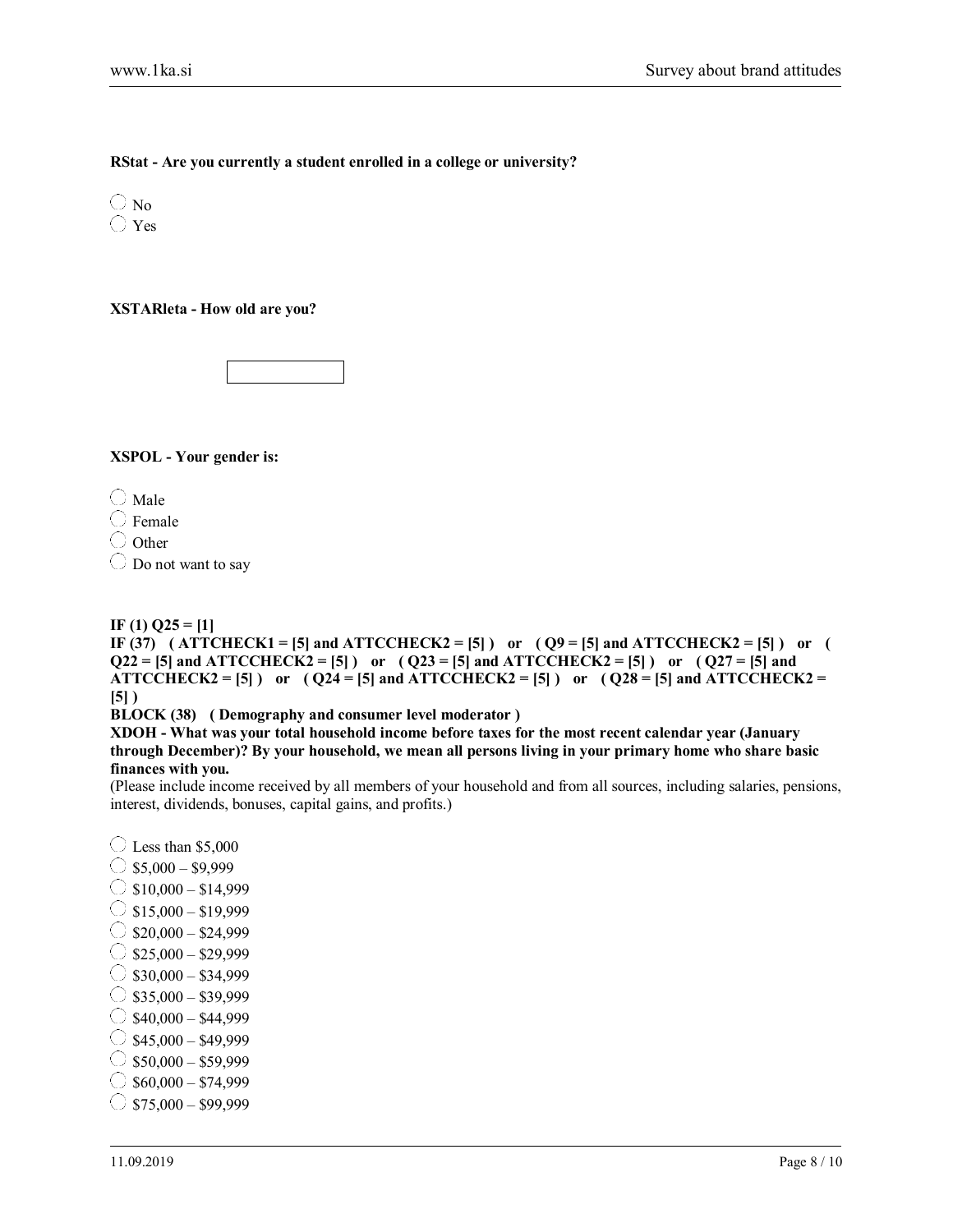$\circ$  \$100,000 – \$149,999  $\circ$  \$150,000 – \$199,999  $\bigcirc$  \$200,000 – \$249,999  $\circ$  \$250,000 or more

**Q29 - Thank you for participating in this survey! You have completed the questionnaire** and you can now return to Prolific with the completion code by clicking on the following

link: https://app.prolific.ac/submissions/complete?cc=J5BW3WJAThere is no need to advance to the next page of the questionnaire! Simply click on the link above and you will be redirected back to Prolific with the completion code.

New page of the questionnaire

**IF (1) Q25 = [1]** 

**IF (39) ATTCHECK1 = [1, 2, 3, 4, 6, 7, 8, 9, 10] or Q9 = [1, 2, 3, 4, 6, 7, 8, 9, 10] or Q22 = [1, 2, 3, 4, 6, 7, 8, 9, 10] or Q23 = [1, 2, 3, 4, 6, 7, 8, 9, 10] or Q27 = [1, 2, 3, 4, 6, 7, 8, 9, 10] or Q24 = [1, 2, 3, 4, 6, 7, 8, 9, 10] or Q28 = [1, 2, 3, 4, 6, 7, 8, 9, 10]** 

**Q20 - Unfortunately, you failed the attention check, when you were asked to select number 5 (five) on the list, you actually selected another number. Therefore, we cannot use your questionnaire and we cannot reward your effort.** 

**IF (1) Q25 = [1] IF (40) ATTCCHECK2 = [1, 2, 3, 4, 6, 7] or ATTCCHECK2 = [1, 2, 3, 4, 6, 7] or ATTCCHECK2 = [1, 2, 3, 4, 6, 7] or ATTCCHECK2 = [1, 2, 3, 4, 6, 7] or ATTCCHECK2 = [1, 2, 3, 4, 6, 7] or ATTCCHECK2 = [1, 2, 3, 4, 6, 7] or ATTCCHECK2 = [1, 2, 3, 4, 6, 7]** 

**Q21 - Unfortunately, you failed the attention check, when we asked you to select answer "Somewhat agree", you actually selected another one. Therefore, we cannot use your questionnaire and we cannot reward your effort.** 

**IF (41) Q25 = [2] Q26 - Unfortunately, you cannot participate in this survey if you disagree with processing of your personal information.**

The end of the questionnaire